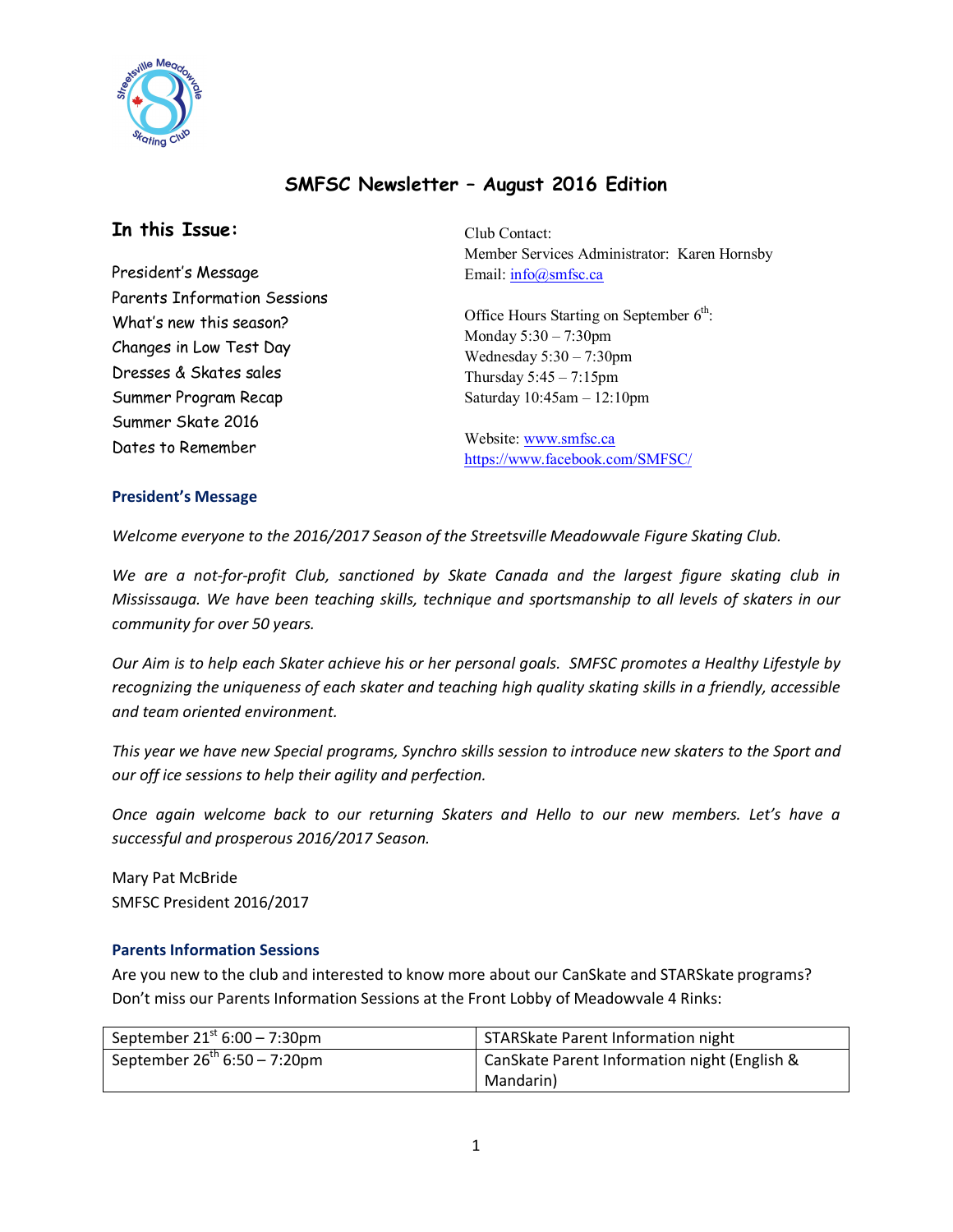

#### **What's new this season?**

#### **Special Programs for STARSkaters**

Welcome to the 2016 –2017 Skating season. We are excited to offer new programs this season focusing on Skating Technique, Dance Patterns, Stroking, and Creative Movement. We also have Competition Simulations to help skaters prepare for upcoming competitions. Programs are run on Saturday morning. For information please visit:

http://www.smfsc.ca/pages/starskate/Starskate-Special-Programs/

### **Changes in Low Test Day (Preliminary to Senior Bronze)**

This season our club will implement STAR 1-5 tests replacing the Preliminary to Senior Bronze tests. The coaches will be responsible for the assessment of their own skaters at these levels. Beginning in October, we will have a test period on every third Tuesday of the month from 8:10-8:25pm. Please speak to your main coach if you have any question about this change. Details about this change can be found at Skate Canada website.

https://info.skatecanada.ca/hc/en-ca/articles/208138703-STAR-Communication-1-February-2016

### **Dress & Skate Sales**

Are you looking for used skates/apparels or having something to sell? Now you can shop at the comfort of your home by posting/viewing items on SMFSC online Community Sales Facebook. Alternatively, we will host our annual dress/skate sales on Sept 17 from 9:00-12:00pm at the front lobby of Meadowvale 4 rinks. See our website for details.

http://www.smfsc.ca/pages/starskate/Dress-Skate-Sale/

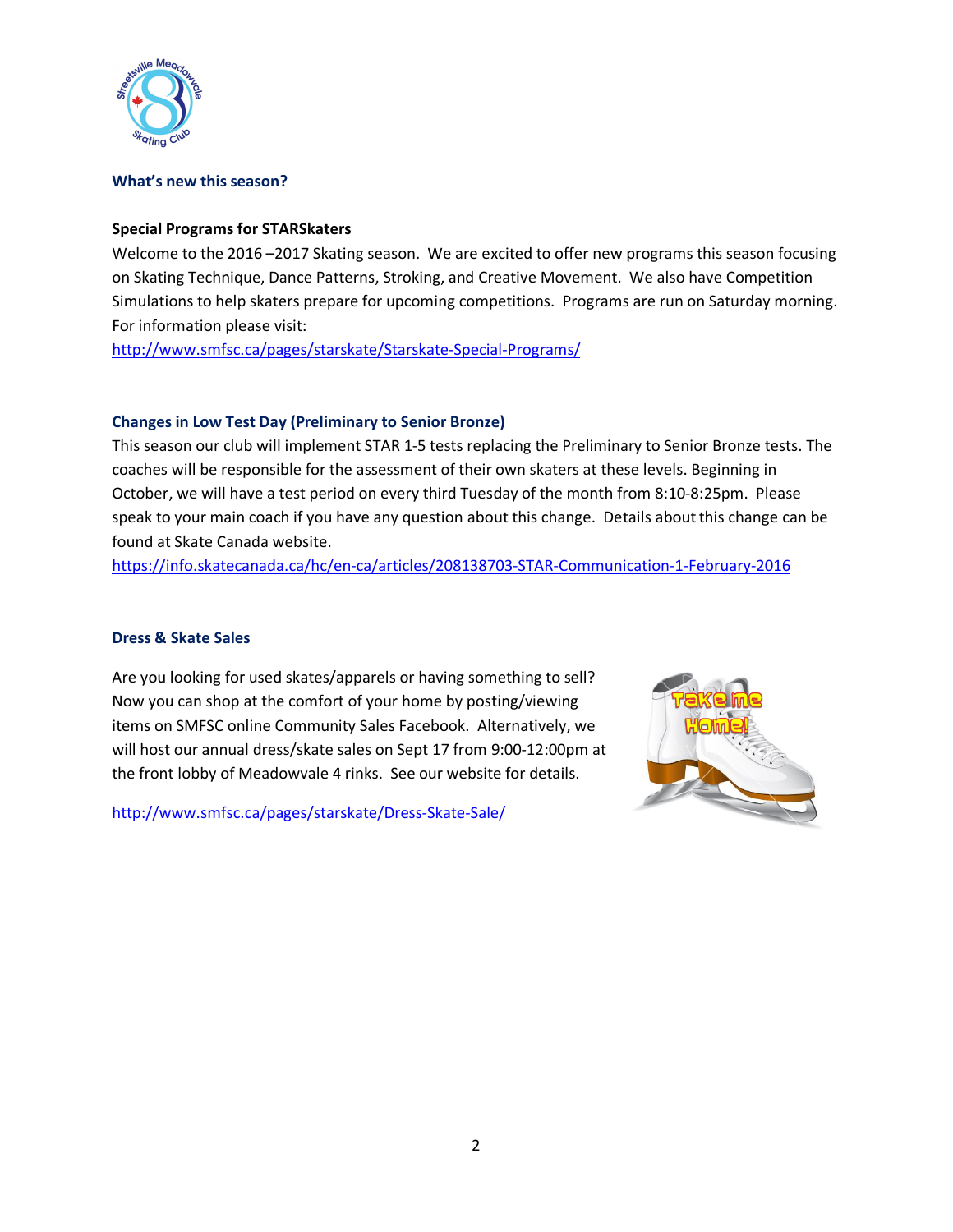

## **Summer School Recap**

Summer is a great time to put on extra hours in skating skills development. This year our club has a record number of skaters attending our summer school. In addition to working on skating skills, campers had a lot of fun participating in various theme days and hanging out with their friends. Enjoy the rest of the summer and see you all again in September.